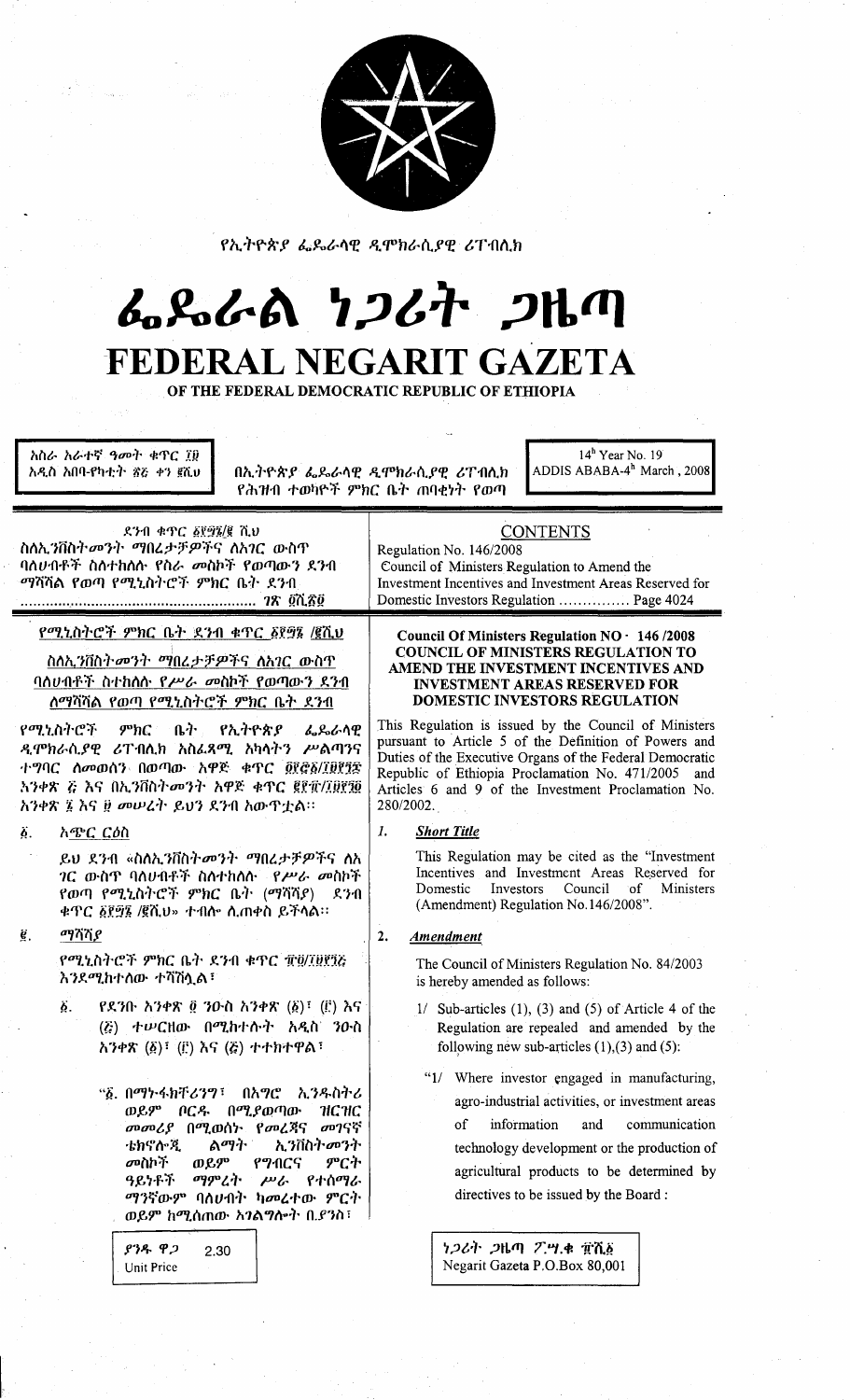*'1'1\*Qi'i.?)~ *t..~lrt\ ~;Jt+* ;JtLllJ *<l:rrc Iii* rl1-1:+ *lie* 4'') In. *'}.r.* Federal Ne arit Gazeta No. 19 4h March, 2008 Pa e 4025

- $\begin{vmatrix}1 & \frac{1}{2} & \frac{1}{2} & \frac{1}{2} & \frac{1}{2} & \frac{1}{2} & \frac{1}{2} & \frac{1}{2} & \frac{1}{2} & \frac{1}{2} & \frac{1}{2} & \frac{1}{2} & \frac{1}{2} & \frac{1}{2} & \frac{1}{2} & \frac{1}{2} & \frac{1}{2} & \frac{1}{2} & \frac{1}{2} & \frac{1}{2} & \frac{1}{2} & \frac{1}{2} & \frac{1}{2} & \frac{1}{2} & \frac{1}{2} & \frac{1}{2} & \frac{1}{2} & \frac{1$  $9%$  (ሃምሣ በመቶ) የሚሆነውን riJDC1:1 *lD-lTbT mf,iJD* rO'J.OmlD-1 *h1A"?fr-T m.f.* ውጭ የሚልክ ከሆነ<sup>፣</sup> ወይም
- *1\) ፸*ሯ% (ሰባ አምስት በ*መ*ቶ) የሚሆነውን የምርቱን ው**ጤ**ት *mf,iJD* rO'J.OmlD-1 *h1A<1fr-T ወ*ደ ውጭ ሰሚልክ ባለሀብት<br>በምርት ወይም በአገልግሎት *በምርት ወይም በአገልግ*ሎት *"?11~T"T rO'J.f.,.C11* hlf., ':

*I\li ~ooT* h1fi. *"?11C* ." roolf1 *001170*  $\rho\gamma\vec{q}$ ል።"

*"E* mlu *h1.,.1\* 1~ft *h1.,.1\* (~) Oi'm",o-T . *የተሠማራ* ባለሀብት *ካመ*ረተው *iJDCT mf,iJD hO'J.omlD- h1A"?fr-T h:l%* (ሃ*ምሣ* በመቶ) በታች የሚሆነውን ወደ ው*ጭ* የሚልክ ወይም ምርቱን ወይም *አገ*ልግሎቱን *ስሀገር ውስ*ዋ *ገ*በ*ያ* ብቻ የሚያቀርብ ከሆነ *1\lJ-I\T ~ooT* h1fi. *"?11C*." roolf1 ooflT *f17fA::"*

*"li.* mtu *h1.,.1\* 10-ft *h1.,.1\ (E)* ri'ool\hi'lD $f\in C$ ም፣ ምርቱን ወይም አ*ገ*ልግሎቱን ስሀገር ውስጥ *ገበያ ብቻ የሚያቀርብ ባለሀብት የመብቱ i'm.4'O'J. h1~f,lf1 nc~ OO'J.fmtTJlD- ooootf*  $\Lambda$ hስክል ይችላል።"

~. r .f.1r1- *h* 1.,.1\ *li* i'lPCtI *OO'J.hi'l\m-* . *hJtft h'}.,.1\ li* i'i'h:tA-:

*"ୟ ነ*ባር ድር<u>ጅትን በማስፋፋት ወይም በማሻሻል</u> *ftl\O'J.01'* r1fi. *"?11C* ." *OTJOl;r:r*

OILU .f.1f1 *h* 1.,.1\ Q 1~ft *h* 1"'1\", (~) Oi' ጠቀሱት *የሥራ መ*ስከች የተሥማራና ከሚያመርተው *iJDC:" mf,iJD hO'J.omlD- t\1A"?fr-T* fi.f1ft *:l%* ( *'IiJDUf*,0007-) <sup>r</sup> O'J.lf., *m-'} m.f. m.* "t" rO'J.Ah *ClI\'11')' iJDC1:1 mf,iJD* h1A"?fr-1:1 *h?!li% ('If ኒ*ነም ስት ፣ በመቶ) በሳይ በእሴት ካሳደን ሰሁሰት *~oo,).* h1fi. "?flC ." roolf'} oofl:'~ *f17fA::"*

*E. የደን*ቡ *አንቀጽ ፱ ተሠርዞ በሚከተለው አዲ*ስ *t\'}<1>1\*!! *'t..,..h:tA* -:

- products or services: or
- b) supplies 75% (seventy' five percent) of his product or services to an exporter as

a production or service input:

shall be eligible for income tax exemption for 5 years."

- "3/ An investor engaged in activities mentioned under sub-article (1) of this Article who exports less than 50% (fifty percent) of his products or services, or supplies his products or services only to the domestic market shall be eligible for income ax exemption for 2 years.'
- "5/ Notwithstanding the provision 0 sub-article (3) of this Article, directives issued by the Board may prohibit exemption from income tax with respect to an investor who supplies his products or services only to the domestic market."
- 2/ Article 5 of the Regulation is repealed and amended by the following new ArticleS:
	- "5/ *Income Tax Exemotion for exoansion or Upgrading of an Existing Enterprise* 
		- An investor engaged in activities mentioned under sub-article (1) of Article 4 of thise Regulation who exports at least 50% (fifty percent) of his products or services and increases, in value, his production or services by over 25% (twenty five percent) shall be eligible for income tax exemption for 2 years."
- 3/ Article 9 of the Regulation is repealed and amended by the following new Article 9: